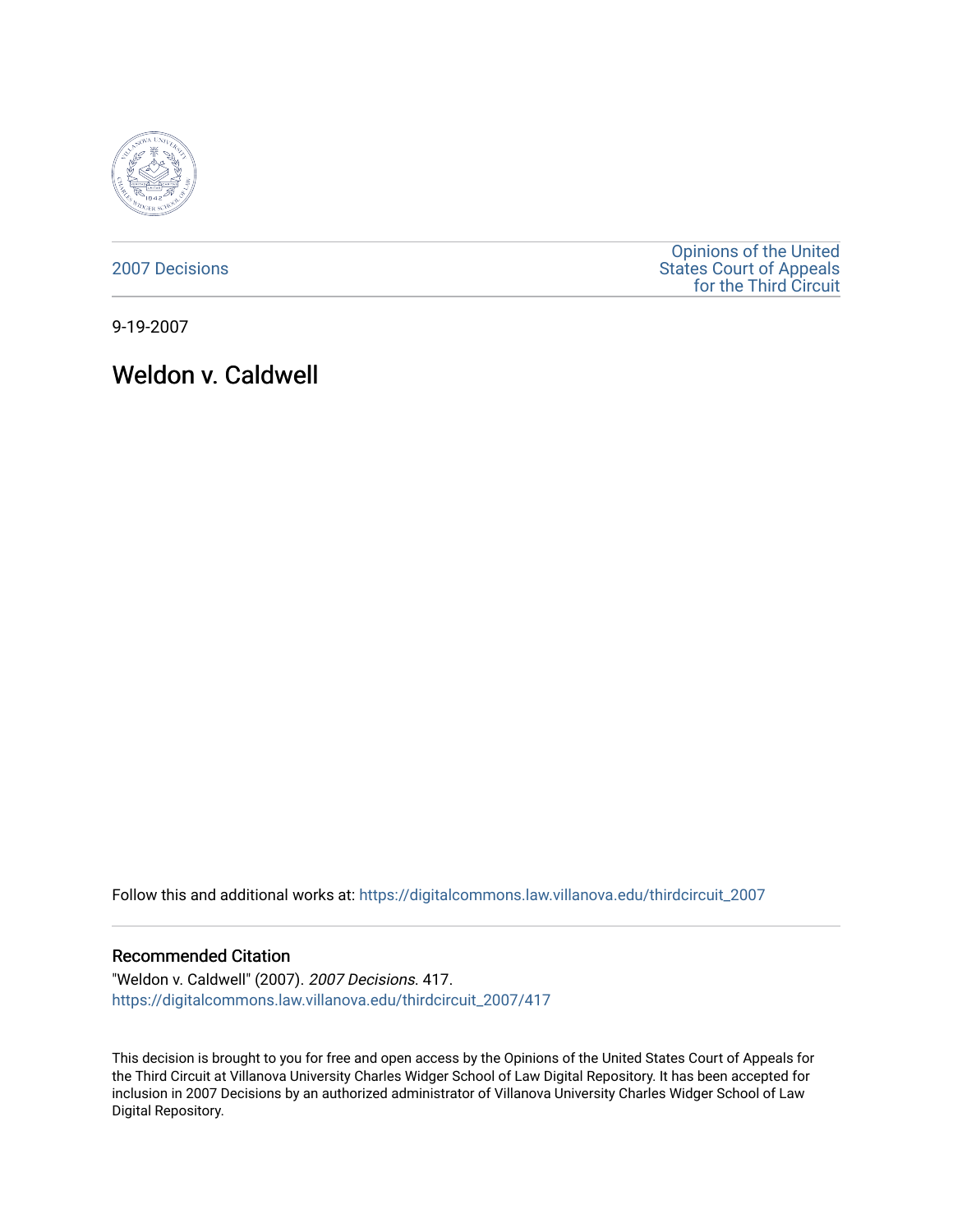#### BLD-346 **NOT PRECEDENTIAL**

### UNITED STATES COURT OF APPEALS FOR THE THIRD CIRCUIT NO. 07-1487

\_\_\_\_\_\_\_\_\_\_\_\_\_\_\_\_\_\_\_\_\_\_\_\_\_\_\_\_\_\_\_\_\_\_\_\_\_\_

# ROBERT C. WELDON, Appellant

v.

# DISTRICT COURT WILLIAM W. CALDWELL

\_\_\_\_\_\_\_\_\_\_\_\_\_\_\_\_\_\_\_\_\_\_\_\_\_\_\_\_\_\_\_\_\_\_\_\_\_\_

On Appeal From the United States District Court For the Middle District of Pennsylvania (D.C. Civ. No. 07-cv-00243) District Judge: Richard P. Conaboy

\_\_\_\_\_\_\_\_\_\_\_\_\_\_\_\_\_\_\_\_\_\_\_\_\_\_\_\_\_\_\_\_\_\_\_\_\_\_\_

Submitted For Possible Dismissal Under 28 U.S.C. § 1915(e)(2)(B) August 16, 2007

Before: MCKEE, FUENTES AND VANANTWERPEN, CIRCUIT JUDGES (Filed: September 19, 2007)

\_\_\_\_\_\_\_\_\_\_\_\_\_\_\_\_\_\_\_\_

#### **OPINION** \_\_\_\_\_\_\_\_\_\_\_\_\_\_\_\_\_\_\_\_\_\_\_

PER CURIAM

Appellant Robert C. Weldon, a Pennsylvania prisoner, appeals the District Court's

order dismissing his in forma pauperis civil rights complaint filed pursuant to 42 U.S.C.

§ 1983. In that complaint, Weldon alleged that Judge William W. Caldwell, who is

presiding over a separate civil rights action brought by Weldon, improperly dismissed his

motion for summary judgment to "advance the private interests of the defendants."